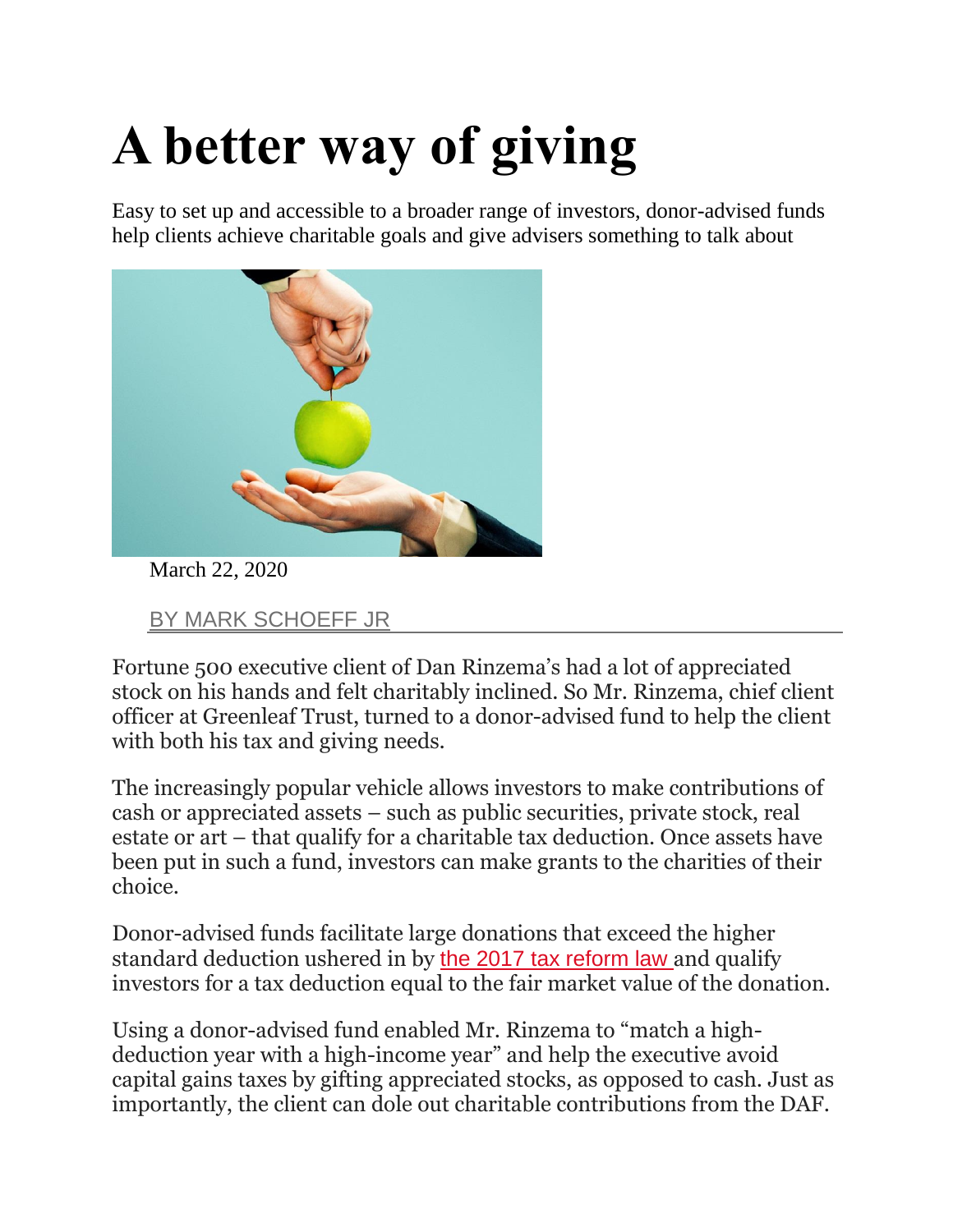"They allow us to create impact in the community the way the client wants, while ensuring tax efficiencies," Mr. Rinzema said.

The funds are touted as a way to strengthen client relationships because they allow financial advisers to start a conversation with clients about strategic charitable giving, even if the clients only make modest contributions.

Donor-advised funds have also generated some controversy because of their opacity. Donations can be made anonymously from the vehicles, and there's no payout requirement or deadline.

One reason the popularity of DAFs has spiked in recent years are changes introduced by the 2017 tax reform law.

Under that measure, the standard deduction doubled to \$12,400 for individuals and \$24,800 for couples. The higher ceiling, combined with the elimination and reduction of many itemized deductions, has made it more difficult to earn a tax break for charitable giving.

A donor-advised fund often is used to combine several years' worth of contributions into one donation that will qualify for a tax break in a particular year.

Katharine Earhart, co-founder of Fairlight Advisors, helped clients decide to bunch three years of donations into a \$75,000 contribution to a donoradvised fund. It is housed at the East Bay Community Foundation, where the clients can help direct it toward charities in the San Francisco area.

While the clients are making distribution decisions on charitable donations, the fund is getting bigger.

"It's sort of like a charitable piggy bank where assets can continue to grow tax-free," said Ken Nopar, senior philanthropic adviser at the American Endowment Foundation, a large DAF.

The timeline from a charitable notion to a donation is fairly short when using DAFs, said David Bennett, president of the Community Foundation Research and Training Institute.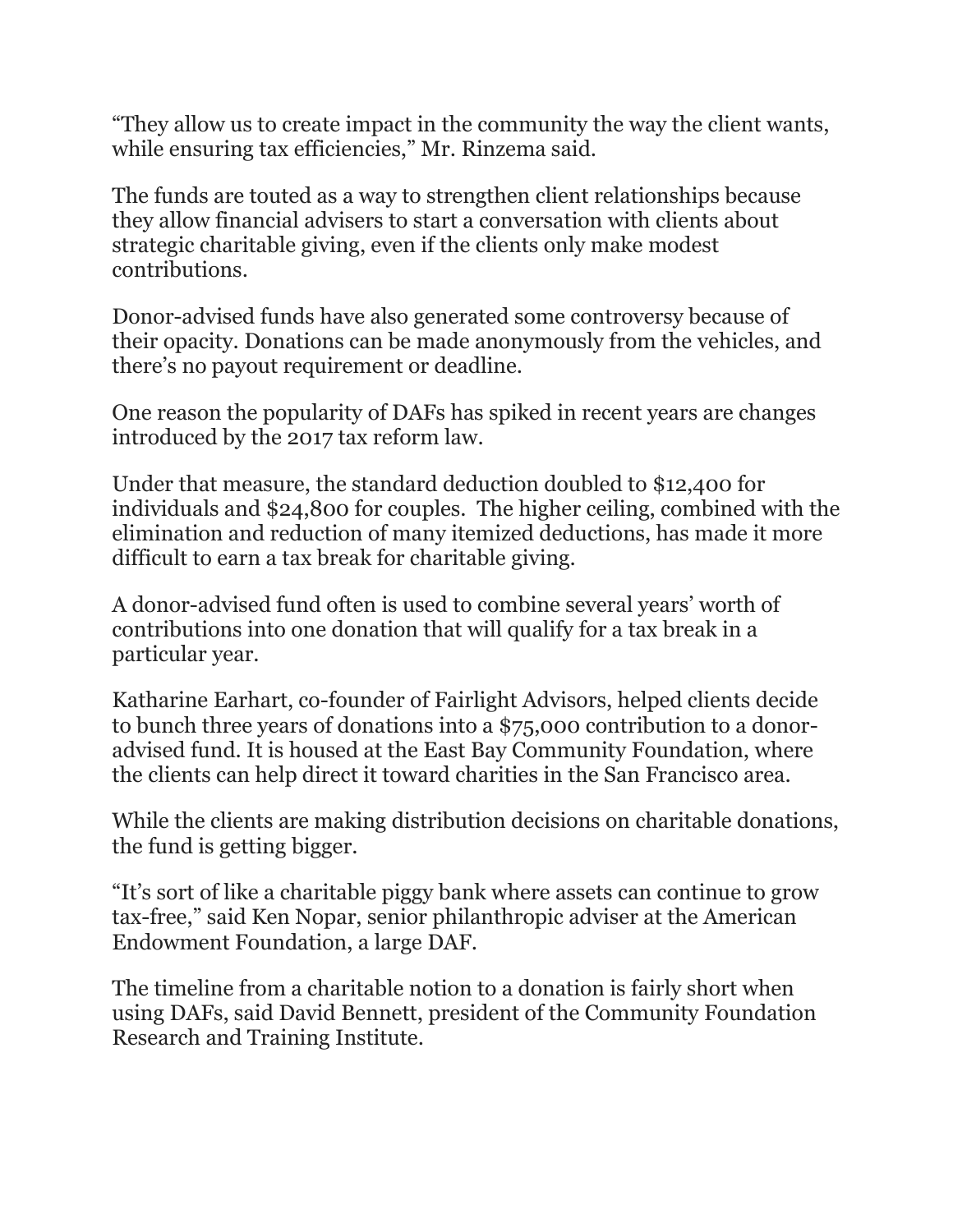"Compared to a private foundation, it's a lot easier to set them up and get them going," Mr. Bennett said. "Most people can easily achieve their charitable goals through a DAF."

Donor-advised funds also make charitable giving more accessible to those who do not have high net worth, Ms. Earhart said. "It's a perfect strategy for the mass affluent and the affluent."

## Rapid growth

The widespread use of DAFs is evident in their rapid growth. Total contributions to DAFs grew by 20% in 2018 to \$37.12 billion, according to the [National Philanthropic Trust.](https://www.nptrust.org/reports/daf-report/) Those donations represented 12.7% of all individual giving. A total of \$23.42 billion was granted from DAFs in 2018, up from \$19.7 billion in 2017. The total charitable assets in DAFs was [\\$121.42 billion in 2018,](https://www.investmentnews.com/wealthy-amass-record-121-billion-in-tax-sheltered-accounts-170667) up from \$112.10 billion in 2017.

The NPF, which estimates there were about 728,563 donor-advised fund accounts in 2018, called them the most active and fastest-growing philanthropic vehicle.

"They're absolutely taking off," said Ann Gill, chief philanthropic officer at Vanguard Charitable.

Vanguard, Fidelity and Schwab sponsor donor-advised funds through their charitable organizations. Fidelity Charitable announced in February that donors recommended a [record \\$7.3 billion in grants](https://www.investmentnews.com/fidelitys-donor-advised-fund-saw-7-3-billion-in-gift-giving-in-2019-188199) from their DAFs housed at Fidelity. Also in February, Vanguard Charitable said it had issued \$10 billion in grants since its inception in 1997.

Ms. Gill touted the low cost, ease of use and flexibility of DAFs. But their value to financial advisers can also be measured in how they shape client relationships by catalyzing a discussion about what they want to do with their money.

"It takes the conversation to a deeper level," Ms. Gill said. "You're able to connect with them on an emotional basis. They're not just talking about rebalancing their portfolio."

Ms. Earhart encourages advisers to help their clients "prepare a philanthropic budget," she said. "Ask them: What causes are you passionate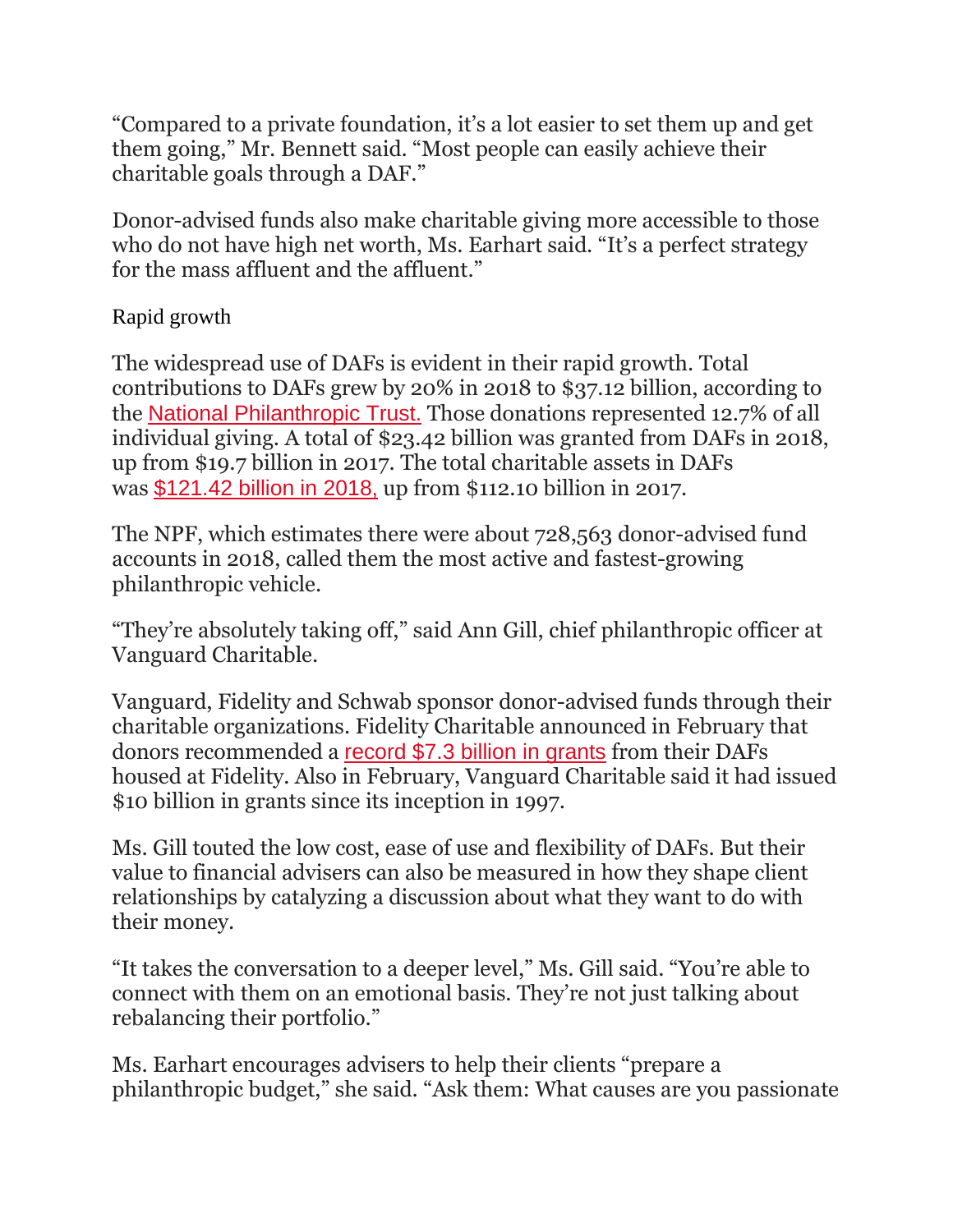about? It gives you another way to talk to your clients and get to know them."

## Important outcome

Helping a client determine where to direct his or her charitable contributions is one of the most important outcomes of such conversations, said Peter Lipsett, vice president of DonorsTrust, a donor-advised fund. For instance, clients who are more conservative in their political views might want to contribute to Mr. Lipsett's fund, which he said does not give money to any organization that takes money from the government.

"The more financial advisers understand that there's this broad spectrum of providers for DAFs out there, the more their advice can go beyond tax savings to actually helping the client figure out the guidelines they have for their philanthropy," Mr. Lipsett said.

[Critics of donor-advised funds](https://www.investmentnews.com/as-donor-advised-funds-grow-in-popularity-they-may-draw-more-scrutiny-78403) say the vehicles are opaque, allowing those making contributions to hide behind a veil of anonymity, increasing the chances for self-dealing or contributions to radical organizations.

But advisers and other experts say anonymous donations are rare.

"I've worked with hundreds of DAFs; I've seen that one or two times," Mr. Bennett said.

Another criticism is that there are [no rules governing when payouts must](https://www.investmentnews.com/super-rich-are-piling-up-wealth-in-black-box-charities-76358)  [be made.](https://www.investmentnews.com/super-rich-are-piling-up-wealth-in-black-box-charities-76358) Money can sit in DAFs for years without being granted.

'Insufficient data'

"There's insufficient data on a per account basis because the sponsoring organizations only have to file reports on an aggregate basis," said Ray Madoff, a professor and director of the Forum on Philanthropy and the Public Good at Boston College Law School.

Regulatory or legislative changes may be coming in this area. Recently, the California legislature considered a a bill that would require DAF payout rates.